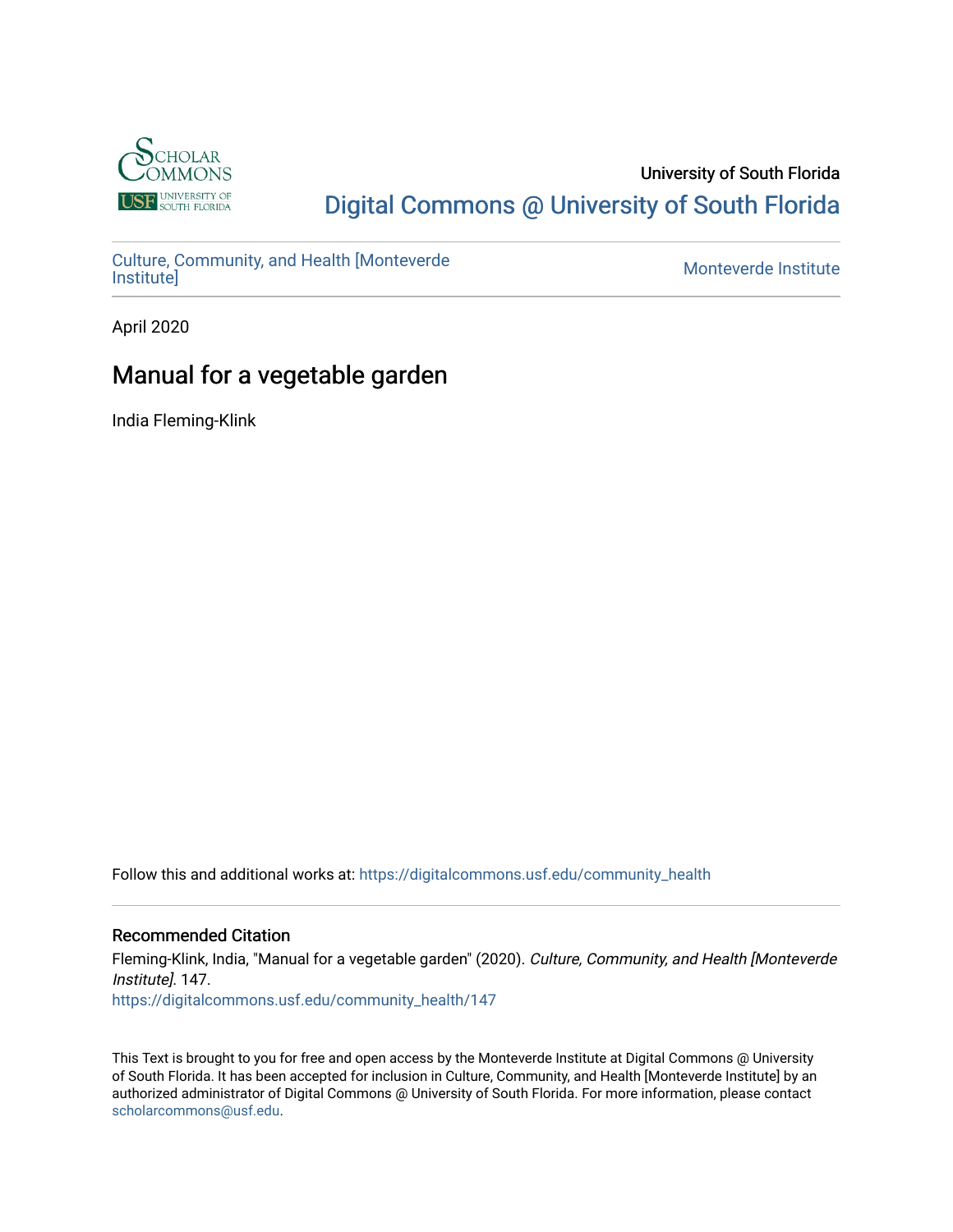# Manual for a vegetable garden

This manual seeks to generate support material for the families of Monteverde in order to strengthen diversification and value the contributions that the orchards generate in the food security of the area. These productive systems provide immediate benefits to the food, health and economy of the families and their communities where they are located. The manual describes the different stages of the preparation, establishment and handling /care of the vegetables that are planted in the garden.

## Table of Contents

- 1. Cultivation methods
	- Productive beds
	- Productive boxes
- 2. Soil preparation
	- Organic fertilizer
- 3. General considerations for planting and caring for vegetables
	- Location
	- Seedbeds or seedlings
- 4. Requirements for growing vegetables for the Monteverde area.
	- Vegetables to sow in productive beds
	- Vegetables to sow in productive boxes
- 5. Management of pests and diseases through the use of bio controllers.
- 6. The resources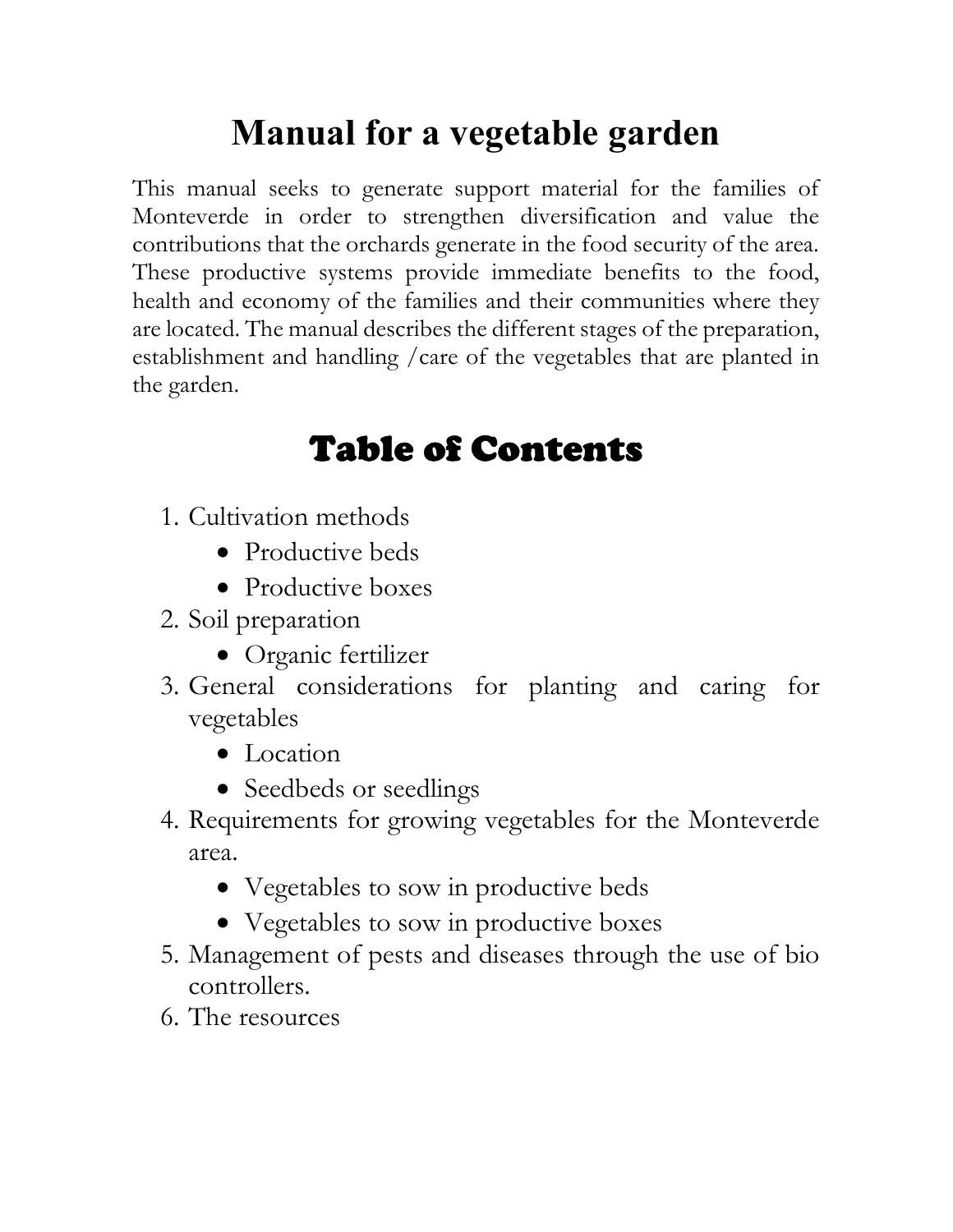## Cultivation Methods

## Productive beds

It is a method that is widely used in organic agriculture. Several techniques are used that include double excavation, the association of crops is used. The importance of this method is that it increases agricultural production in small spaces.

#### Materials

- Measuring tape
- Wooden stakes
- Rope to mark the ground
- Wooden board 90-120 cms long x 30 cm wide
- Rake used to level the bed
- Gardener Vieldo that is used to loosen the soil
- Paddle or shovel to loosen the soil
- Wooden triangle for planting

\*Vegetables suitable for growing in productive beds because they require greater depth: Carrots, potatoes, hemstitches, cherry tomato\*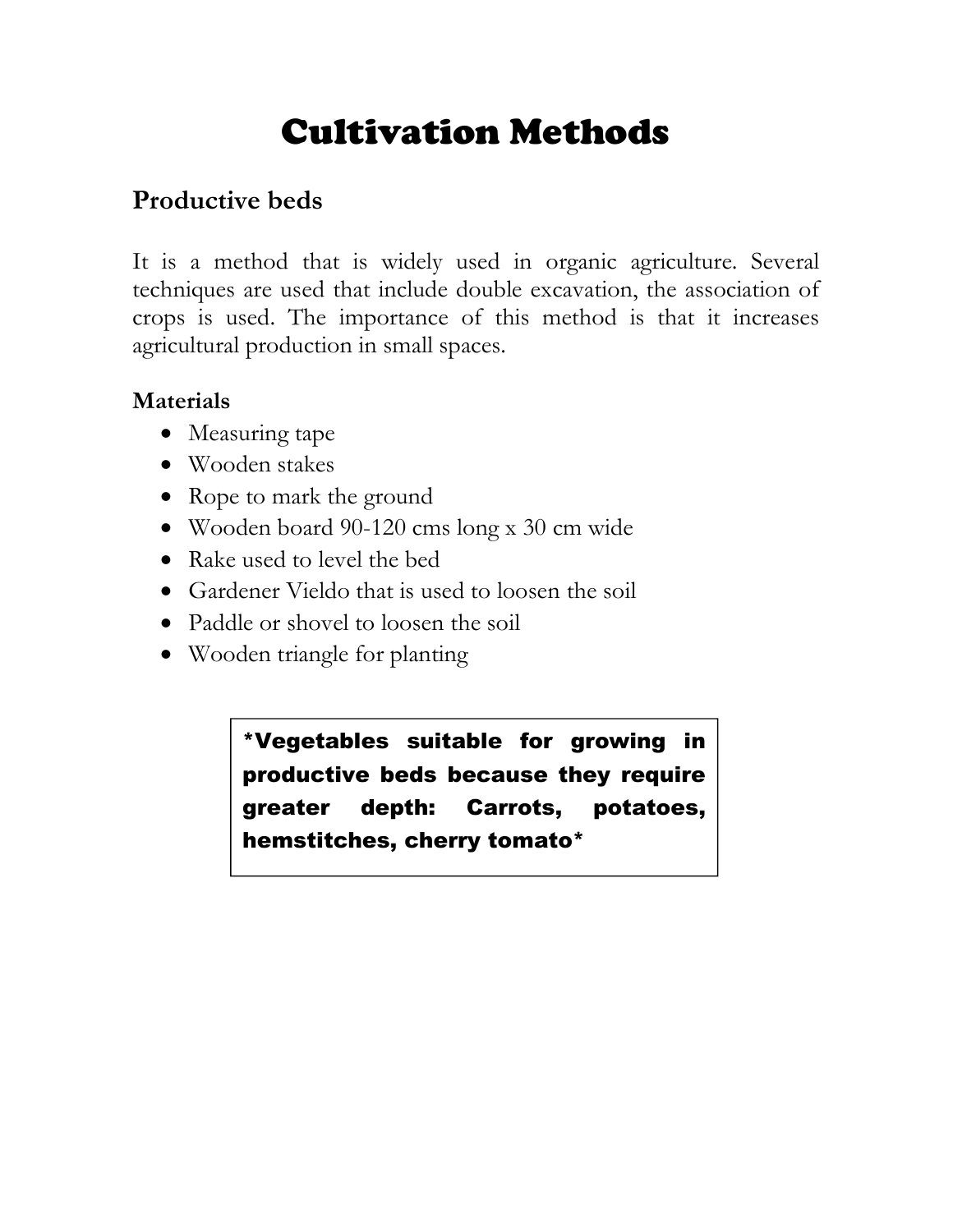### Steps to make a productive bed

- 1. Mark the terrain. In general, the width of a round bed is between 90-120 cm and the length can vary depending on the availability of space. The bed should not be very wide because it is important to have easy access to the center of the bed from both sides to be able to work the soil well and to give easy maintenance to the garden. With the tape measure the width is measured and wooden stakes are placed to mark the 4 corners of the bed. Later with the rope the entire area is delimited.
- 2. The land is cleaned. Proceed to remove herbs that are in the land for example, remove the grass or remove crop debris with a machete or with the help of other gardening implements and by hand.
- 3. Place the board that is as long as the width of the bed to put i ton the bed to stand on it while preparing the soil. The board helps to maintain the weight of the person and thus reduce the level of compaction of the soil. Once the land is clean and marked, we are going to place the board on the beginning of the bed to begin with the double excavation. We are going to locate the board approximately 30 cm from the edge of the bed. It is more or less the length of the shovel. With the shovel we remove the first layer of soil (30 cm deep which is the same distance as the length of the head of the shovel). Once the layer is removed, we proceed with the pitchfork, it will deepen another 30 cm and move to loosen the soil without removing it. The board is moved back 30 cm, and the soil from the first layer of soil is passed towards the front of the bed. The procedure is repeated until reaching the end of the bed. Once finished, the bed is paired with the rake.
- 4. Once we have the double bed excavated, we proceed to put the earth that was removed at the beginning to put it at the end of the bed. Double digging is not done every time you are going to sow. It is advisable to do it every year or every year and a half. The already worked bed (after double digging) is very soft and fluffy.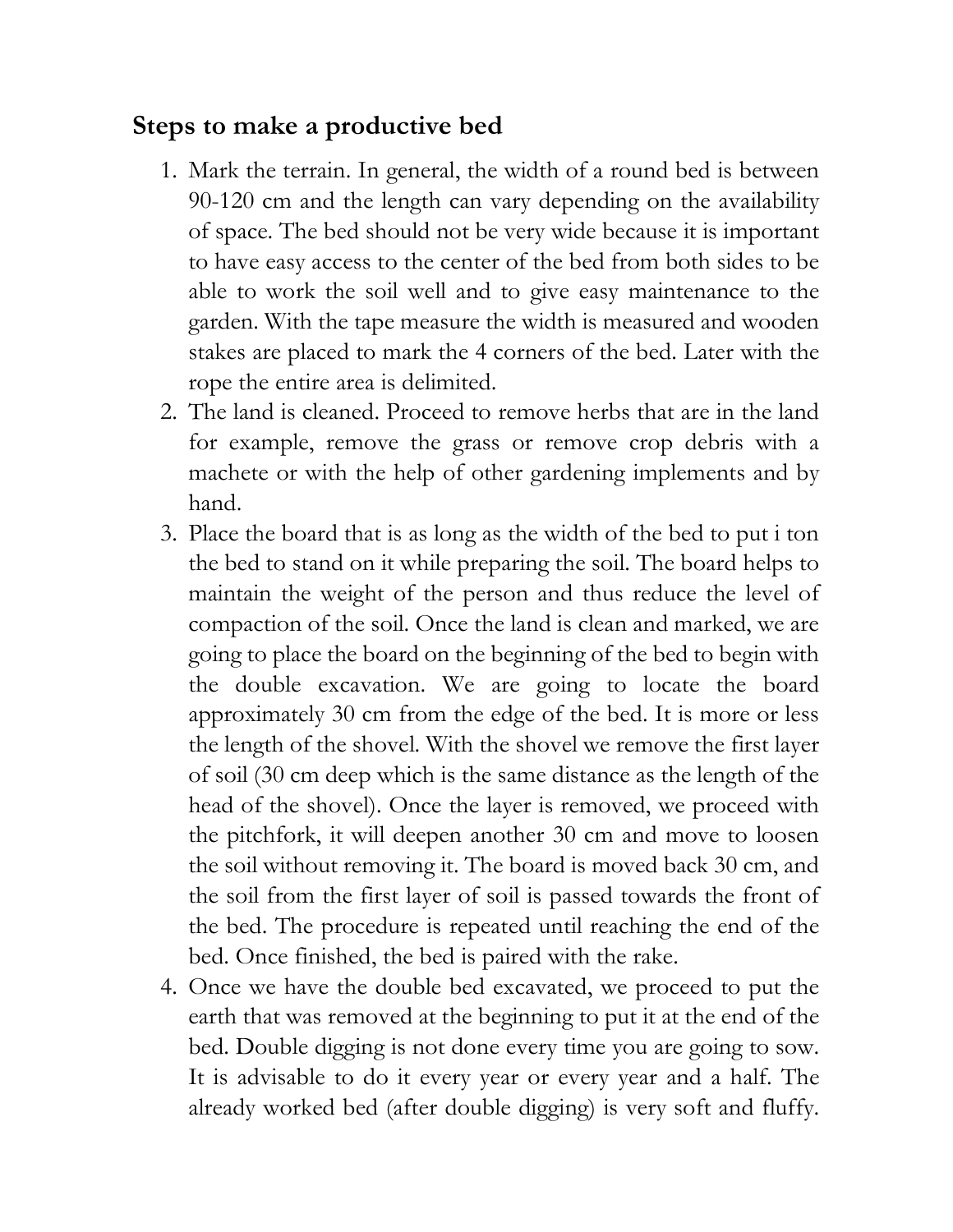Double digging is important so that the soil is loose so that microorganisms can easily enter, it is easier to store the nutrients so that the plant can develop a good root system and improve the filtration of water in the soil.

- 5. If you have enough compost, mix the compost into the soil by turning the soil. In soils or in organic matter, no less than 5 kilos of organic fertilizer per square meter should be applied with a rake, arrange the soil so that the Surface is as even as possible.
- 6. Proceed to sow either by direct sowing (seeds to the ground) or by transplanting.
- 7. Keep the bed no more than 1 m wide. This makes it easier to control herbs.
- 8. In areas like Monteverde where there is a lot of rain, the highest beds are prepared so that the excess water drains and does not damage the roots of the crops.



## Productive boxes

A productive box is a production method by which different types of containers are used for the production of vegetables. It is a practical method for those people who do not have much space available to cultivate on the ground. This system also seeks to reuse different types of containers that can be reused for the production of vegetables.

Materials

- A plastic box (plastic vegetable boxes work well)
- Black Sarán
- Scissors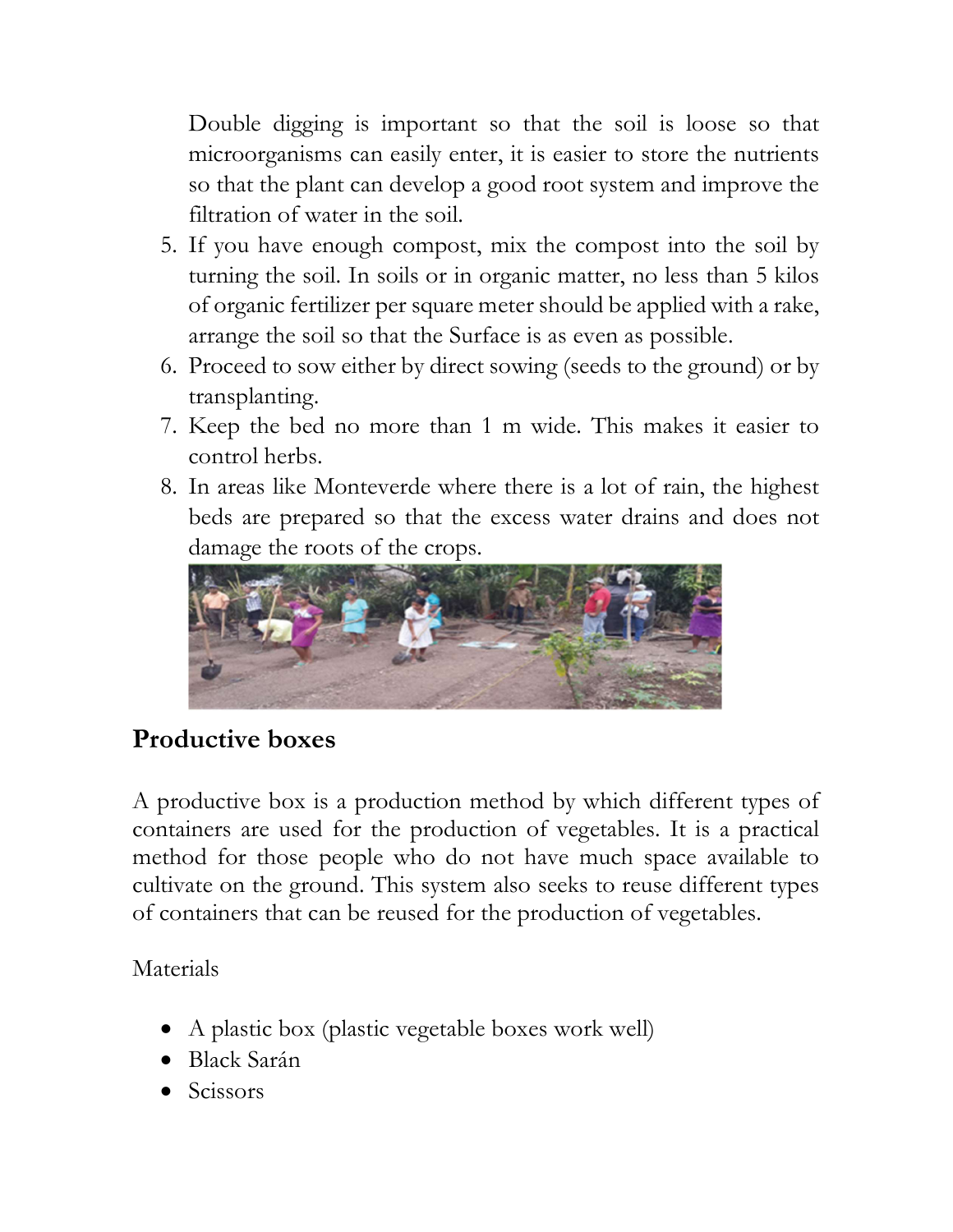- Shovel
- Watering can

## \*Crops suitable for growing lettuce, chives, cilantro castilla, and radish in productive beds\*

#### Steps to build the productive bed

- 1. Select a type of container. Plastic boxes used to transport vegetables generally work well. Just remember that any container you choose should have holes in the base that are going to be important for draining the water. The container you select should be the right size for the type of plant you want to grow.
- 2. Cut a piece of black saran with scissors to cover the box / container. The saran should cover the bottom of the container and the sides. Saran is a permeable material which helps keep the soil in the container.
- 3. Using a shovel, fill the box up to  $\frac{3}{4}$  full with soil, then  $\frac{1}{4}$  full of compost (black soil) and with your hands, thoroughly stir the soil and compost.
- 4. In case of direct sowing, make a small hole in the soil with a depth of about 1 cm and place the seeds in the hole. Try to make the holes taking advantage of the edges of the box at a distance of 8 inches between plants and 4 inches between rows. In the case of lettuce, place 2 seeds per hole and in the case of cilantro or cebollin, place 3 seeds per hole. Place lettuce in one row, cilantro in another row, and cebollin or radish in another row.
- 5. Water the soil every day (in the dry season) preferably in the afternoons after 4:00 pm. The amount of water will depend on how dry the soil looks. For this, it is best to put your finger in the ground about 1 cm and check that the ground still remains wet. The germination process lasts approximately 10 days.
- 6. Once the lettuce has germinated, remove one, and leave the lettuce in the best condition and let it grow until it is time to harvest. For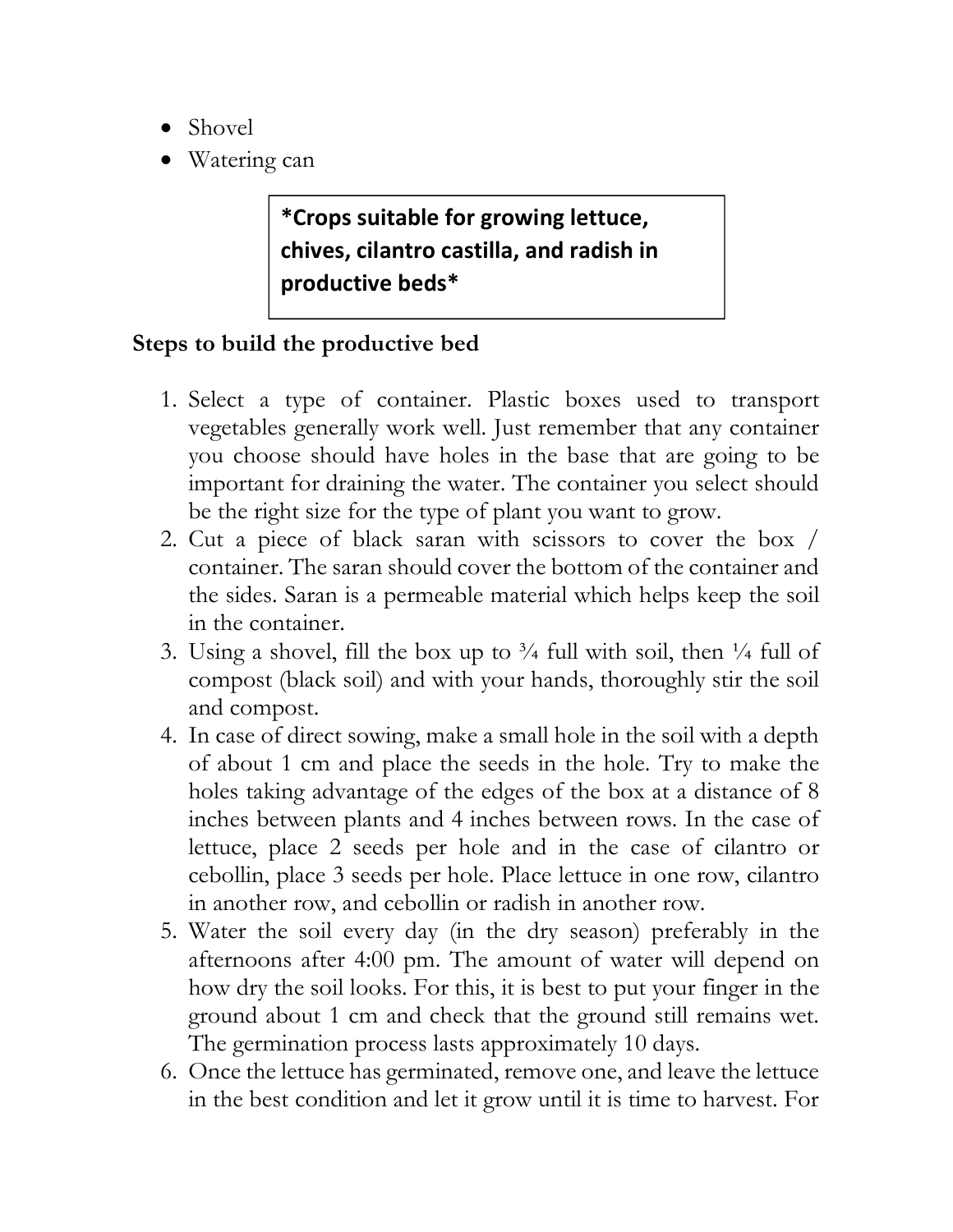cilantro, cebollino or radish, it is not necessary to remove the additional plants.

Note. In case of transplant, place 1 lettuce plant, cilantro, cebollinos 8 inches apart between plants and 4-8 inches between rows depending on the size of the container. See photo to see its distribution.

#### Soil preparation

\*Soil preparation is perhaps the most important stage in vegetable production. The formation of healthy soils should be promoted to ensure healthy and healthier plants. If the garden area does not have a soil that is very rich in nutrients, it is necessary to start incorporating organic fertilizers to build a looser soil that allows better root development and greater water infiltration\*

#### Materials to make compost

- Wooden or plastic box (one of those to carry fruits)
- Cloth
- Paperboard
- Rice
- Molasses
- Dry leaves

#### How to make organic compost?

1. Select food scraps

| :Si!                                     | $i$ No!                |
|------------------------------------------|------------------------|
| Rice and Grains                          | Oils and butter        |
| <b>Fruits and Vegetables</b><br>Eggshell | Meat nor fish<br>Dairy |
| The tea bag                              | Meat bones             |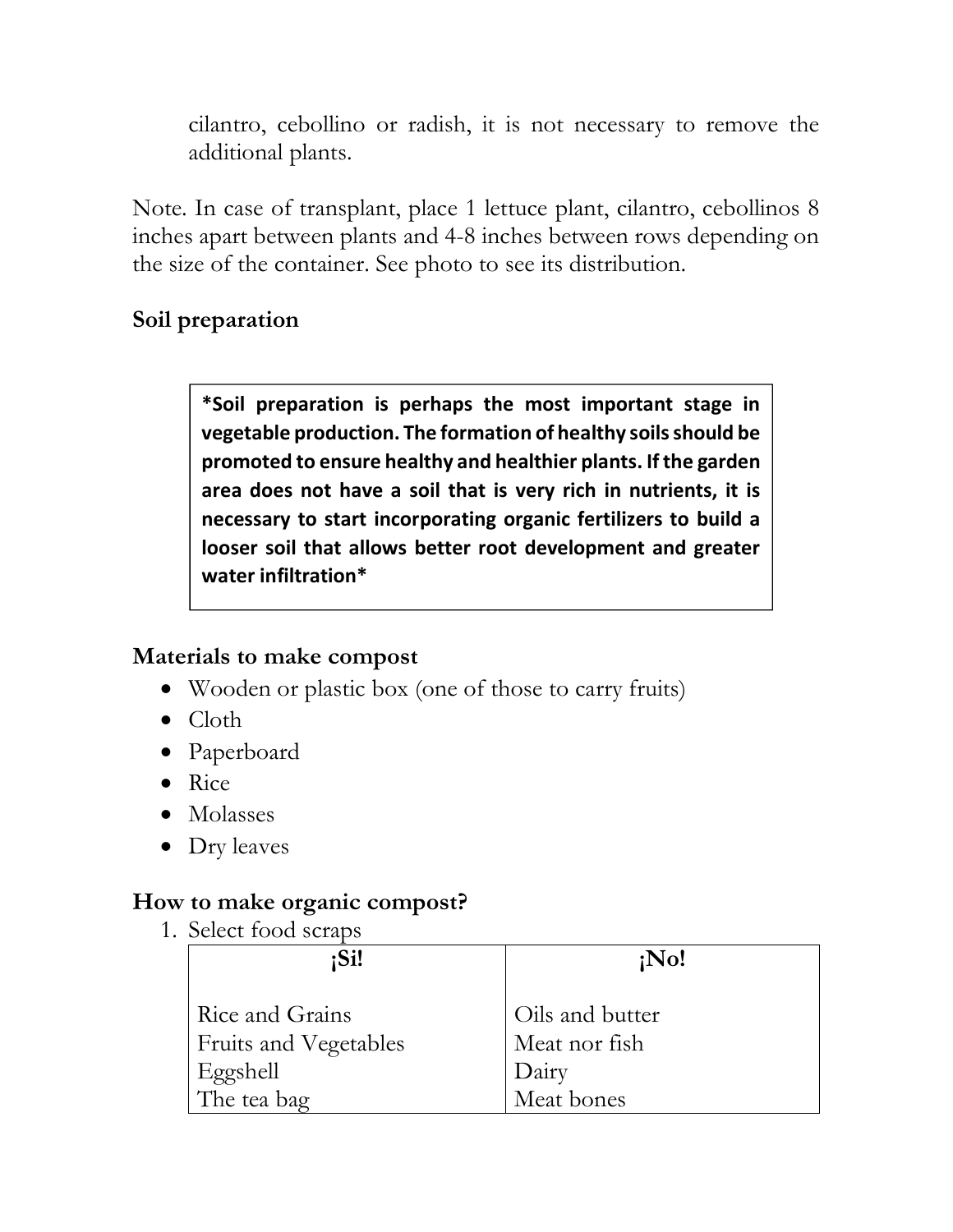| Coffee brush        | Cooked foods without dairy, |
|---------------------|-----------------------------|
| The flower          | oil, or meat                |
| Cooked or raw foods |                             |

- 2. Find a wooden or plastic container with a lid to store food scraps.
- 3. Find a place for your compost outside. \* if you don't have space, you can always give your food scraps to someone who does, like Justin Welch\*
- 4. Organic compost ingredients: Browns are important because they allow water to flow, and air to flow, something called aeration. That will ensure that the microorganisms can do their job.

| "Vegetables" $\rightarrow$ Nitrogen | "The browns" $\rightarrow$ Carbon"         |
|-------------------------------------|--------------------------------------------|
| Food scraps and grass clippings     | Egg boxes, newspaper, dry leaves and straw |

- 5. Layering compost ingredients: You always want more browns tan greens. Start with browns, then greens, etc.
- 6. Wait and air: Remember to turn the pile with a stick. It's ready when it's fluffy and earthy. It should not smell bad. When you're ready, mix it in with your soil and start sowing!

#### General considerations for planting and caring for vegetables

#### Location

It is important to take advantage of all the available spaces for planting and caring for the vegetables, but for this it is important that the selected sites receive sufficient sunlight (minimum 6 hours and that the morning sun can be used if possible) and that also have water availability. It is important that a member of the family is in charge of the care and maintenance of the garden and that the place where it is established does not receive a lot of wind. If this is the case, it is advisable to plant plants / trees that act as windbreaks.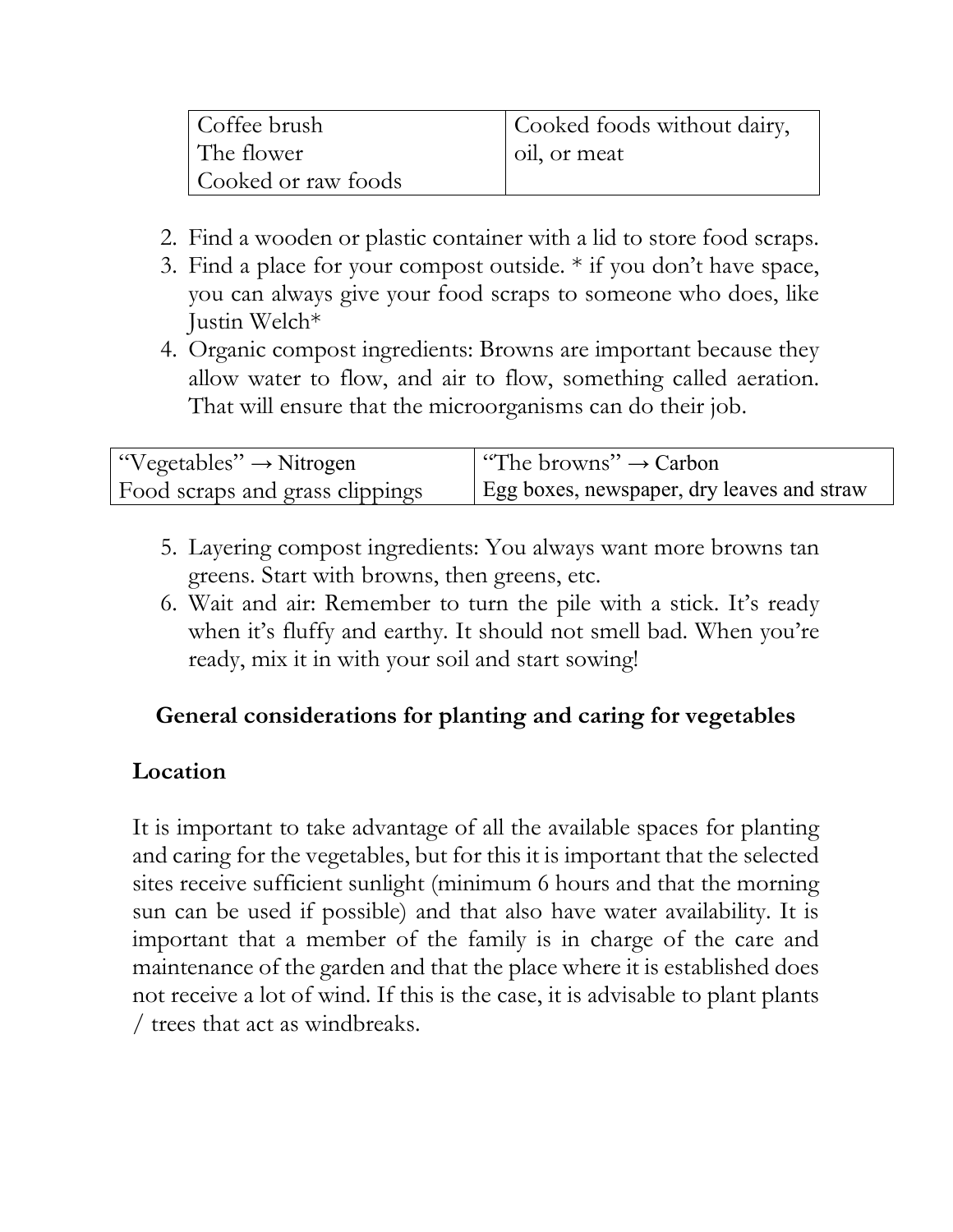#### Seedbeds or seedlings

Some vegetables are sown directly in the field, while for others it is necessary to prepare a seedbed to germinate seeds and after a few weeks transplant the seedling to the field. The objective of the seedlings is to create a space for the plant to grow as healthy as possible (optimal conditions) before putting it in the ground. Crops that require seedlings usually include **tomato, carrot, lettuce seeds**. Vegetables that can be sown directly include cilantro castilla, radish, potato.

Seedlings can be made from many recycled materials, such as cut plastic bottles, egg cartons, egg shells, newspaper cups, etc. The best containers are those that allow the seedling to be removed without mistreating it or the biodegradable containers that can be sown directly into the ground and degrade over time like seedlings made in eggs and in newspaper cups. The newspaper seedbed is made by taking a cardboard glass and wrapping a newspaper around it, so that the glass can be removed later and the glass is ready to sow. For sowing in the seedbed, put a seed every 8 to 10 cm. Do not sow the seeds too deep. Cover the seeds with a thin layer of soil.

### Requirements for growing vegetables for the Monteverde area

Vegetables to sow in productive beds

Potato (Solanum tuberosum)

Nutritional properties: high level of carbohydrates, starches and sugars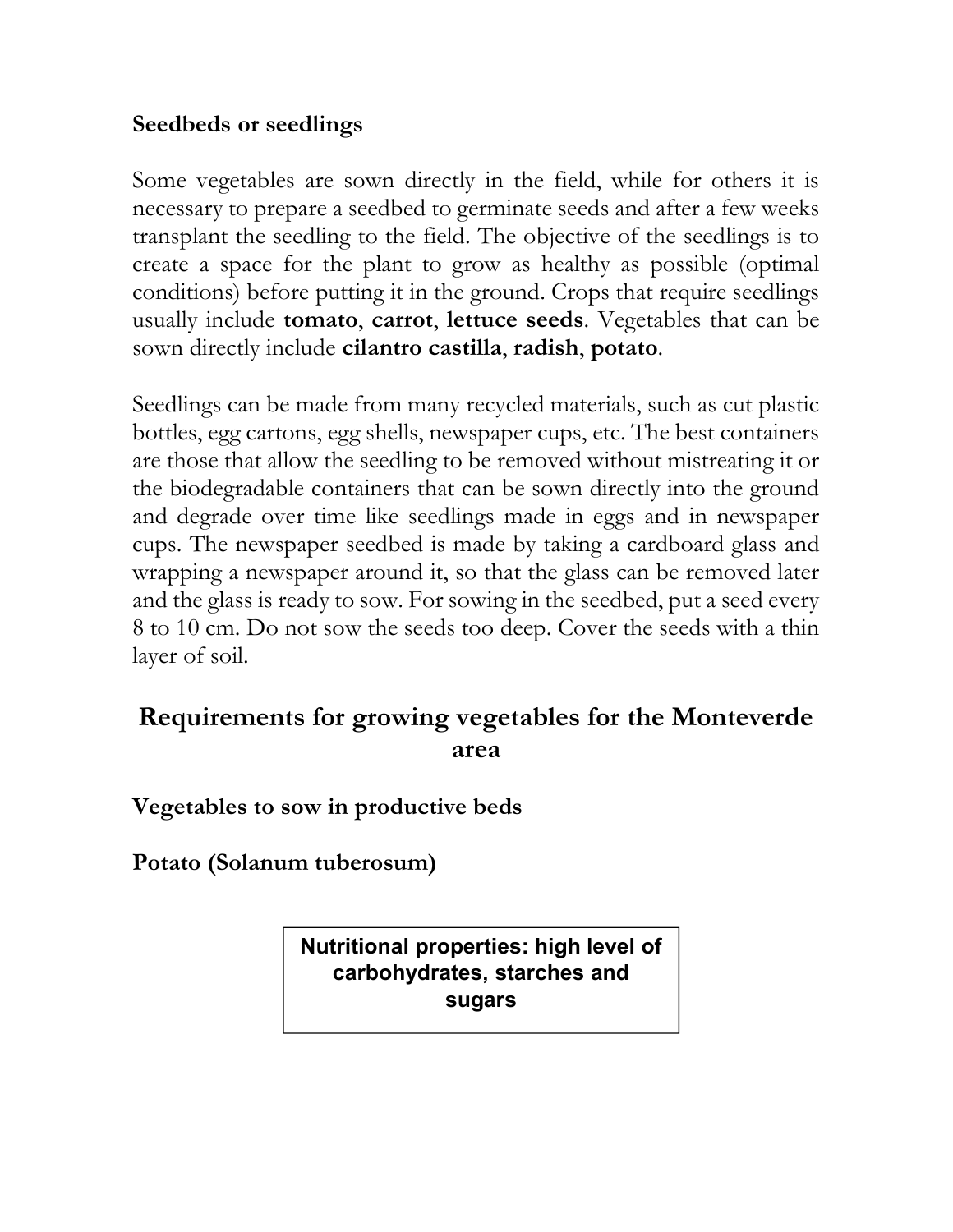- 1. Soil preparation consists of plowing and forming ridges where the sowing will take place.
- 2. Type of sowing: direct sowing, requires soft, but well-drained soils.
- 3. Time to sow: It can be done throughout the year. It works best to sow before the beginning of the rainy season (April-May) and in Crescent Moon.
- 4. Distance between grooves: 70 cms
- 5. Distance between plants in the same row: 30 cms
- 6. Harvest time: 120 days from sowing
- 7. Irrigation: Twice a day during the summer (before 8:00 am and after 4: 00pm). In the rainy season no irrigation is required. If irrigated, ensure that the soils are not over-saturated with water (flooded). Enough water is applied to moisten the seeds or seedlings that have been sown.

#### Green beans (Phaseolus vulgaris L.)

Nutritional properties: high content of protein and minerals, especially calcium and magnesium

Cultivation method: in beds, requires well-drained soils with a good content of organic matter.

- 1. Soil preparation consists of plowing and forming loins where the seeds will be sown.
- 2. Type of sowing: direct sowing, requires soft, but well-drained soils.
- 3. Time to sow: It can be done throughout the year. It works best to sow before the start of the rainy season (April-May).
- 4. Germination stage: 5-12 days.
- 5. Distance between plants: 10 cms
- 6. Distance between grooves: 40-45 cms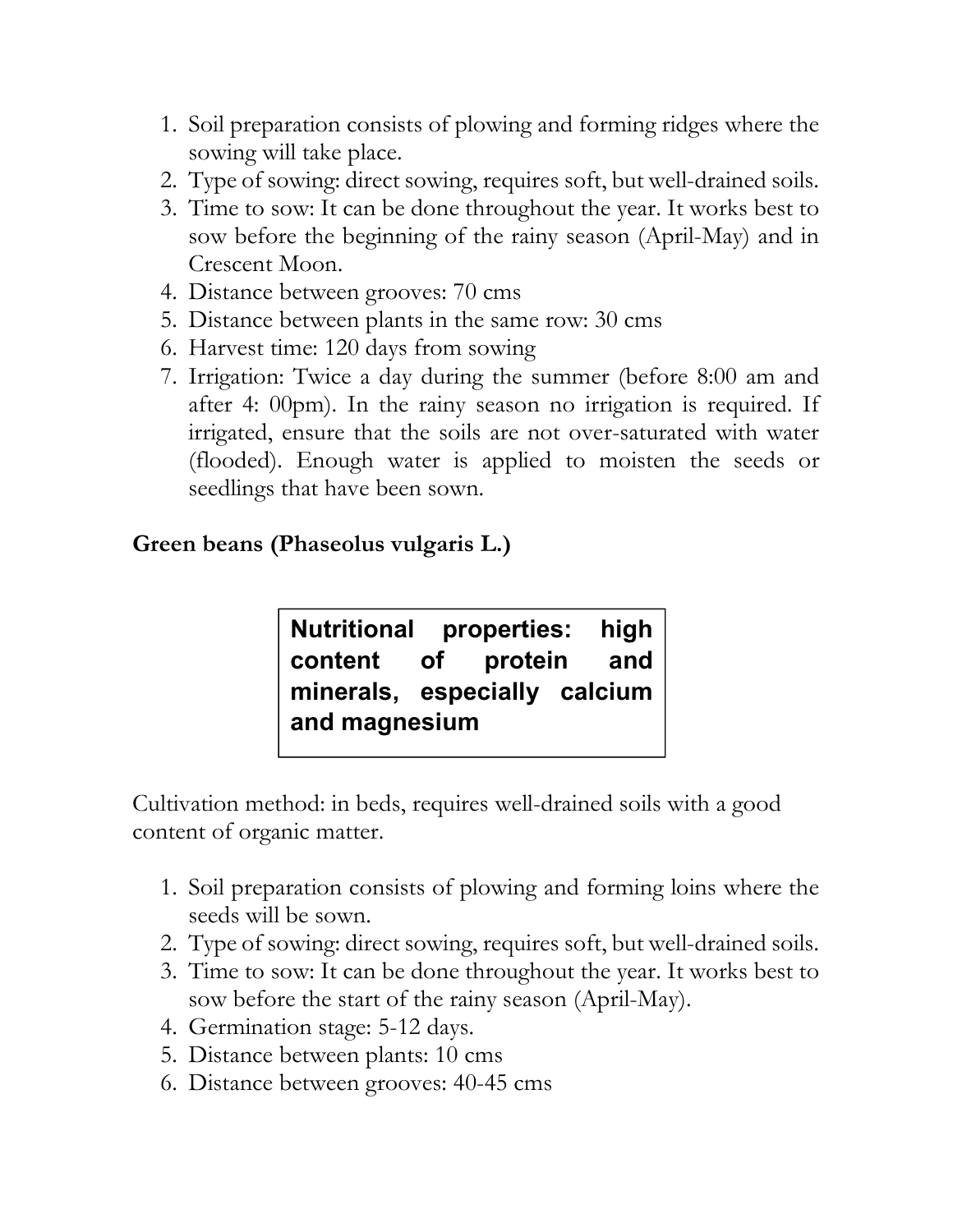- 7. Harvest: 45-50 days after sowing the seeds.
- 8. Irrigation: Twice a day during the summer (before 8:00 am and after 4:00 pm). In the rainy season no irrigation is required. If irrigated, ensure that the soils are not over-saturated with water (flooded). Enough water is applied to moisten the seeds or seedlings that have been sown.

#### Carrots (Daucus carota L.)

Nutritional properties: high content of carbohydrates and minerals that include Vitamin A, Vitamin E among others

Cultivation method: in beds, it requires well-drained soft soils with a good content of organic matter.

- 1. Soil preparation consists of plowing and forming loins where the seeds will be sown.
- 2. Type of sowing: direct sowing, requires soft, but well-drained soils.
- 3. Time to sow: It can be done throughout the year. It works best to sow before the beginning of the rainy season (April – May) and in Crescent Moon.
- 4. Germination stage: 7-15 days
- 5. Distance between plants: 15-20 cms
- 6. Distance between Groove: 20 cms
- 7. Harvest: 90-95 after sowing
- 8. Irrigation: Twice a day during the summer (before 8:00 am and after 4: 00 pm). In the rainy season no irrigation is required. If irrigated, ensure that the soils are not over-saturated with water (flooded). Enough water is applied to moisten the seeds or seedlings that have been sown.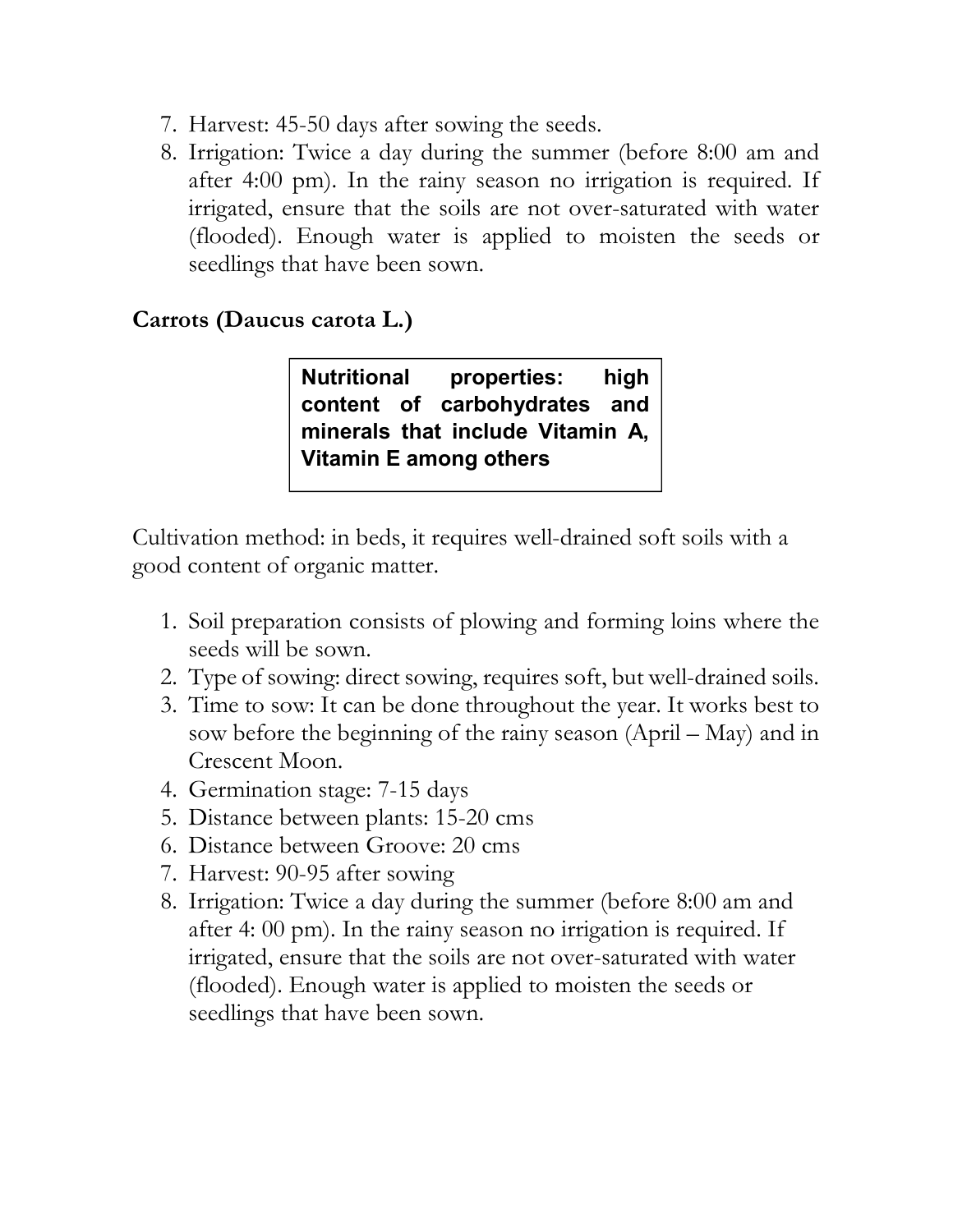## Vegetables to sow in productive boxes

Lettuce (Lactuca sativa)

Nutritional properties: Contains vitamins A, E, C, B1, B2, and B3, as well as calcium, magnesium, sodium and potassium

Cultivation method: in productive boxes…

- 1. Type of sowing: sowing by transplant, so you have to make a seedbed to germinate the seeds.
- 2. Time to sow: It can be done throughout the year. It works best to sow before the beginning of the rainy season (April-May), in the rainy season irrigation is not necessary.
- 3. Germination stage: 5 days
- 4. Distance between plants: 15-25
- 5. Distance between grooves: 30-35 cms
- 6. Transplant: 15-18 days after germination. Or the other option is to buy the seedlings and transplant them straight into the box.
- 7. Harvest: 60-65 after transplant
- 8. Irrigation: Twice a day during the summer (before 8:00 am and after 4:00 pm). In the rainy season no irrigation is required. If irrigated, ensure that the soils are not over-saturated with water (flooded). Enough water is applied to moisten the seeds or seedlings that have been sown.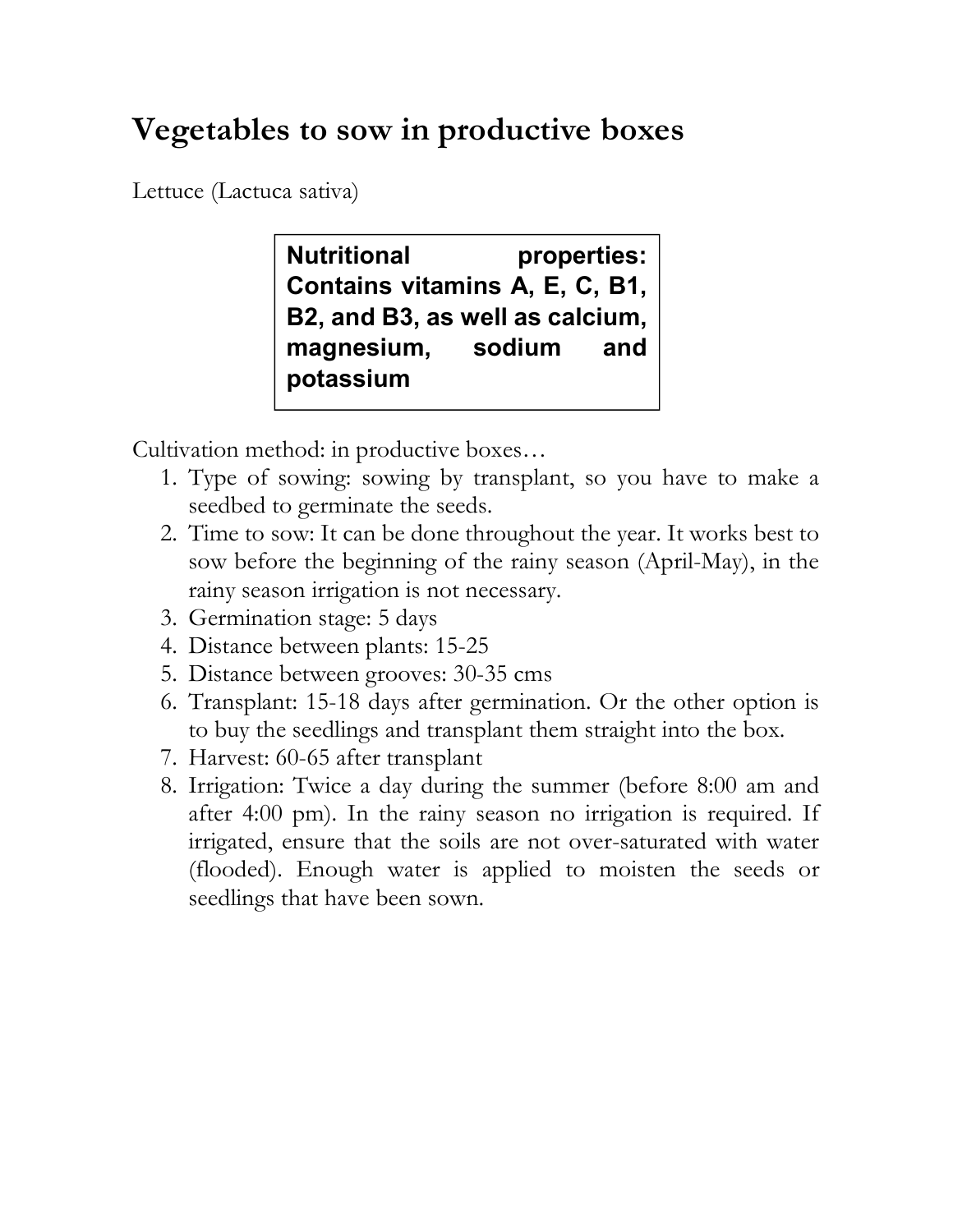Cebollino (Allium spp.)

Nutritional properties: It is very rich in minerals and vitamins such as B1, B2, B3 and C. In addition, it contains large amounts of calcium, phosphorus and potassium

Cultivation method: in productive boxes…

- 1. Soil preparation
- 2. Type of sowing: sowing by transplantation so a seedbed must be made to germinate the seeds.
- 3. Germination stage: 10 days
- 4. Try to maintain a distance between plants of 5 cm and distance between rows: 15 cm.
- 5. Transplant after 30-35 days after the germinated plant.
- 6. Harvest: 30 days after transplantation
- 7. Irrigation: Twice a day during the summer (before 8:00 am and after 4:00 pm). In the rainy season no irrigation is required. If irrigated, ensure that the soils are not over-saturated with water (flooded). Enough water is applied to moisten the seeds or seedlings that have been sown.

#### Cilantro castilla (Coriandum sativum)

Nutritional properties: It is very rich in minerals and vitamins such as B1, B2, B3 and C. In addition, it contains large amounts of calcium, phosphorus and potassium

Cultivation method: in productive boxes…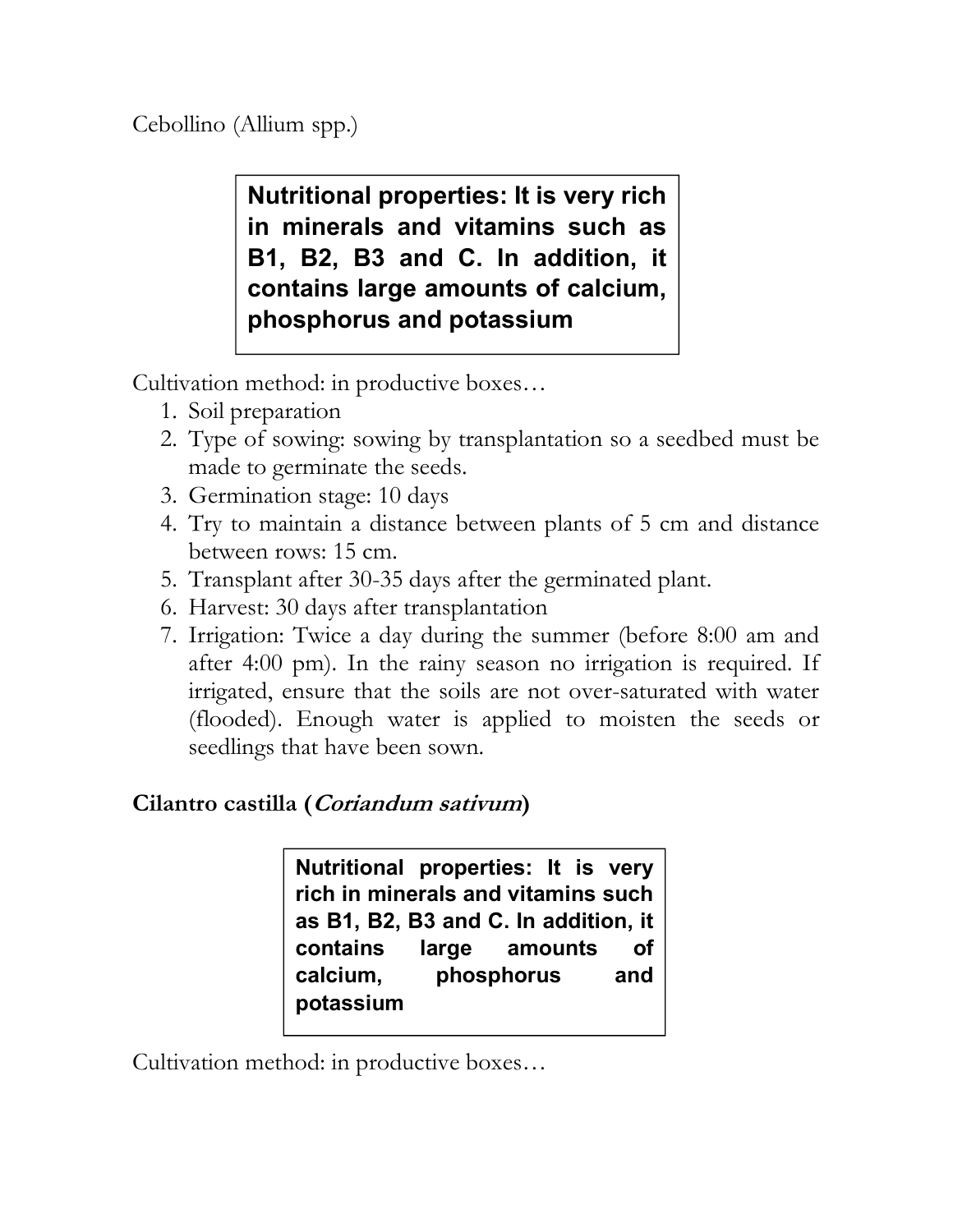- 1. …
- 2. Sowing type: direct sowing or by transplanting
- 3. Seed germination stage is 10-17 days
- 4. The seeds are sown in rows, 30 cm from each other, putting them 1 cm deep.
- 5. Distance between plants: 20 cms
- 6. Distance between grooves: 15 cm
- 7. If the seedlings are transplanted they should be about 7-8 cm high.
- 8. Harvest: 40-60 after transplant
- 9. Irrigation: Twice a day during the summer (before 8:00 am and after 4:00 pm). In the rainy season no irrigation is required. If irrigated, ensure that the soils are not over-saturated with water (flooded). Enough water is applied to moisten the seeds or seedlings that have been sown.

Radish (Raphanus sativus)

Nutritional properties: Contains Vitamin C, potassium and fiber.

Cultivation method: in productive boxes…

- 1. …
- 2. Type of sowing: direct sowing. It can be associated with the cultivation of lettuce, cilantro and / or cebollin.
- 3. Germination: 11 days
- 4. Distance between plants: 15-20 cms
- 5. Distance between grooves: 20 cm
- 6. Harvest: 45-60 days after transplanting
- 7. Irrigation: Twice a day during the summer (before 8:00 am and after 4:00 pm). In the rainy season no irrigation is required. If irrigated, ensure that the soils are not over-saturated with water (flooded).